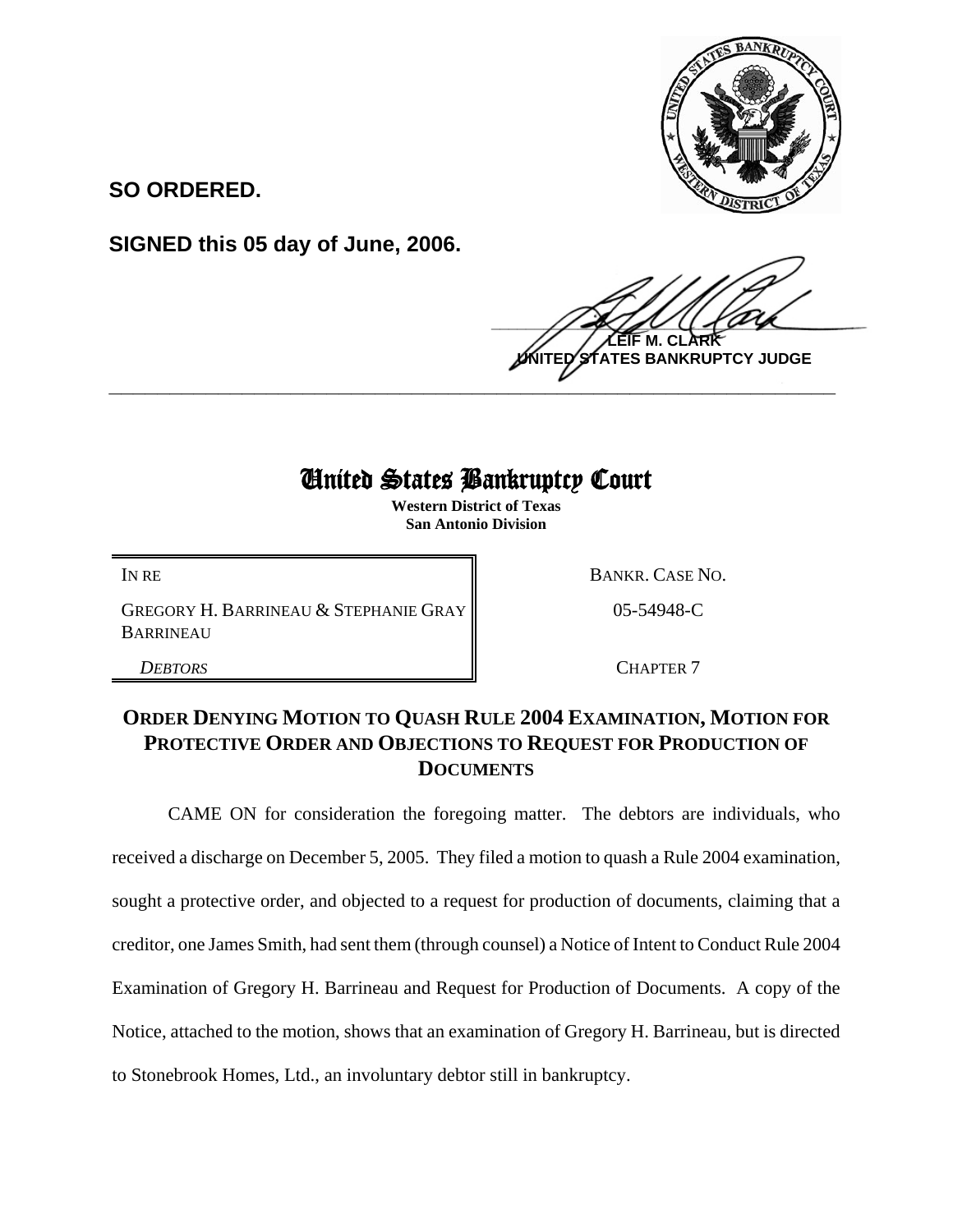The debtor claims that this court should quash this Notice insofar as it is directed to the debtor individually (a separate motion to quash has been filed in the Stonebrook Homes case, now pending before Judge Ronald B. King). First, the debtor says that the scope of the examination exceeds the proper scope of such an examination, inquiring into the affairs of the debtor who has already received his discharge. Next, the debtor says that the court lacks jurisdiction to order the production of non-debtor corporate and partnership records. Next, the debtor seeks to limit what the debtor might have to produce, claiming that he cannot be compelled to produce anything other than individual records, nor can he be required to produce any document generated after the date of the filing of his petition. Next, the debtor asserts non-specific objections on broadness and overbreadth grounds. Next, they object to the production of documents to be used at trial, when no adversary matter is on file at this time. Next, the debtor generally asserts immunity from self incrimination as to one of the document requests. Next, he objects to having to produce documents relating to the estimation of claims listed in the schedules and statement of affairs of the debtor, when the debtor has already received a discharge. Finally, the debtor claims he is not available at that time anyway. For good measure, debtor's counsel seeks fees.

The motion to quash and for protective order is denied (though without prejudice to seeking appropriate protection from Judge King, consistent with this order). Here is why.

A discharge does not insulate a debtor from discovery. A debtor may still be a witness in a lawsuit aimed at another entity – even an entity which he may have owned or controlled, or for which he worked. The discharge only protects him from being sued in his personal capacity for a claim that was discharged in his bankruptcy. *See* 11 U.S.C. § 524(a)(1); *see also Williams v. Texaco, Inc.*, 165 B.R. 662, 663 (D.N.M. 1994) (discharge may be an affirmative defense, but itself raises a factual issue requiring factual development).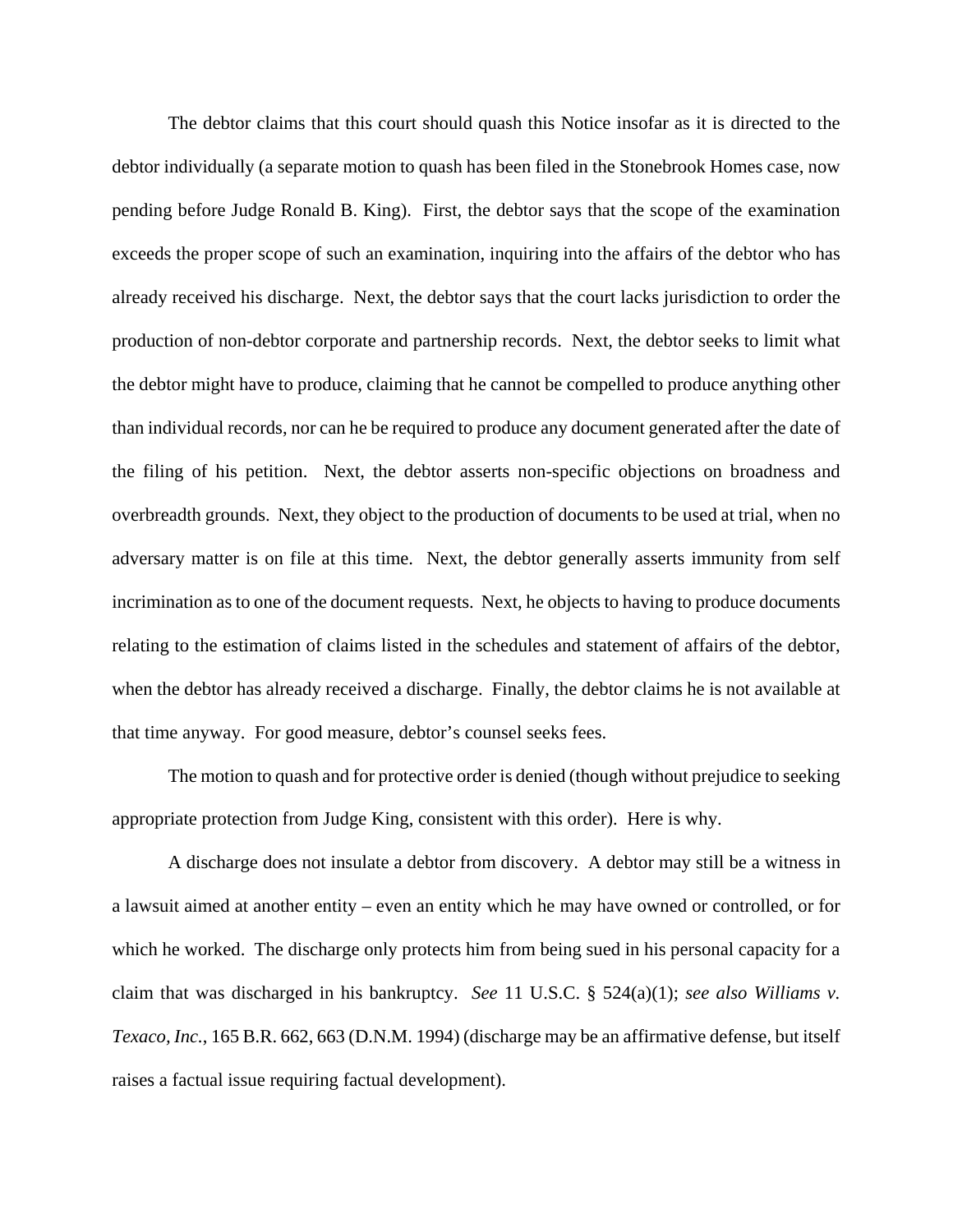The question of the proper scope of the Rule 2004 examination is entrusted to the court before which the case in which such an examination is sought. In this case, that would be Judge King. Despite the joint style of the pleading (and the evident uncertainty of the party seeking the discovery), the notice of examination is itself directed to Stonebrook Homes, Ltd. Clearly, the debtor in this case is the one person who must be examined in that case, as the debtor in that case is a limited partnership (or other legal entity) which can only speak through persons who can speak in an official capacity – a general partner, a controlling member, a corporate officer, or the like. *See In re Muy Bueno*, 257 B.R. 843, 847 (Bankr. W.D.Tex. 2001). Thus, examining Mr. Barrineau, the evident "person in control" of Stonebrook Homes, was the right course of action for the creditor to pursue.

Rule 2004 is not limited to examination of the debtor. The rule states that it applies to the examination of "any entity." That, of course, can include Mr. Barrineau. The designated entity can be compelled to appear, and can be compelled to produce documents, as is sought here. Nothing in section  $524(a)$  insulates the debtor from having to respond to such an examination – especially when the examination is sought of him as an entity with knowledge of acts, conduct, or property of the debtor (Stonebrook Homes) or the liabilities or financial condition of the debtor, or any matter which may affect the administration of the debtor's estate. Mr. Barrineau, in fact, may well be uniquely situated as the only person capable of accurately responding to examination. *See Muy Bueno*, *supra.*

Nor can Barrineau hide behind his discharge to cloak whatever documents he might have produced (or received) after the filing of his case. Indeed, section 727(d) authorizes the court to *revoke* a debtor's discharge, on request of a creditor, if the discharge was obtained through fraud that was unknown to the requesting creditor, or if the debtor acquired estate property and fraudulently